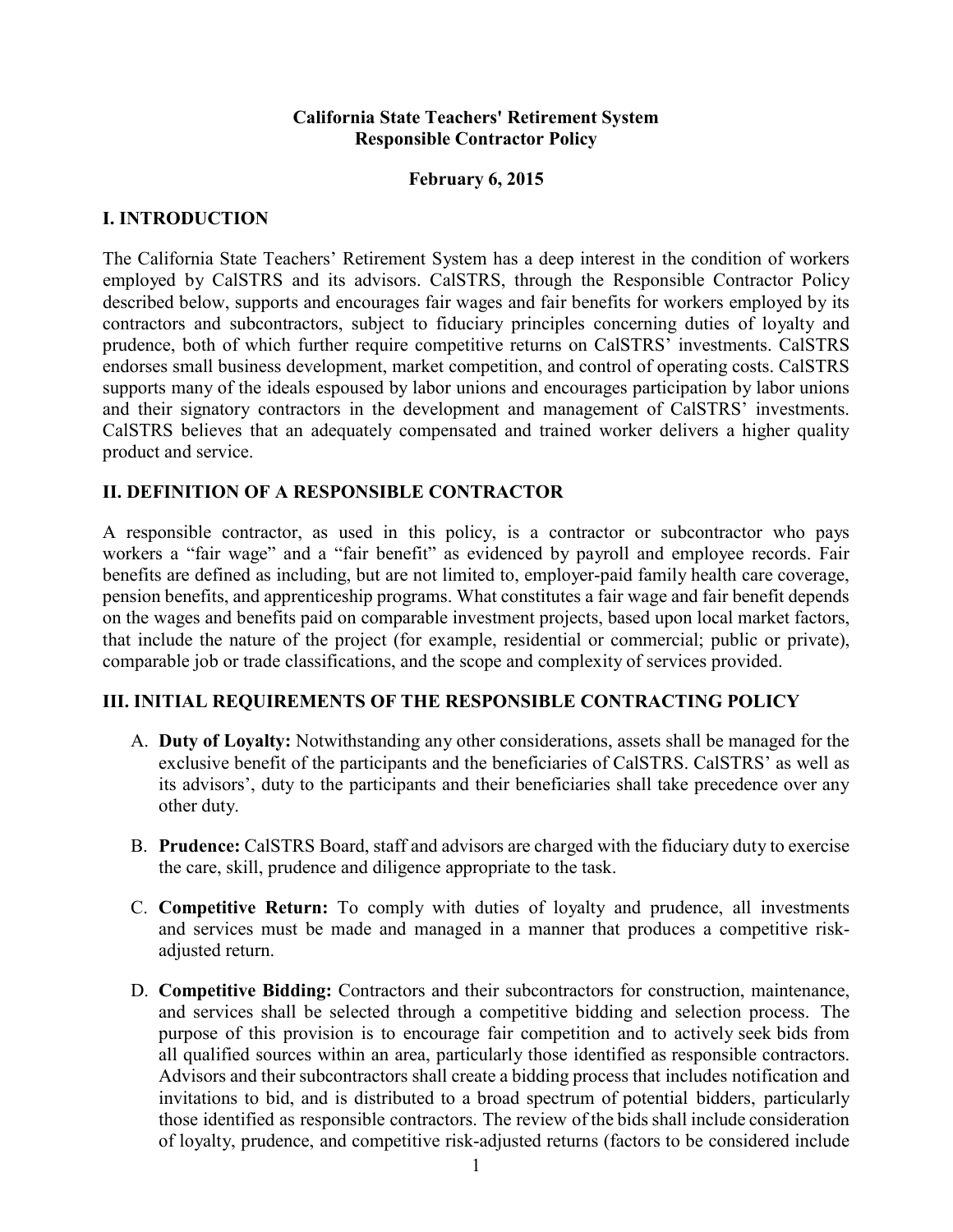experience, reputation for honesty, integrity, timeliness, dependability, fees, safety record, and the adherence to the Responsible Contracting Policy).

E. **Local, state and national laws.** All advisors, property managers, contractors, and their subcontractors shall observe all local, state, and national laws (including by way of illustration those pertaining to insurance, withholding taxes, minimum wage, labor relations, health, and occupational safety).

## **IV. SELECTION PREFERENCE OF A RESPONSIBLE CONTRACTOR**

If the requirements in Section III are satisfied, CalSTRS expresses a strong preference that responsible contractors be hired.

# **V. TRANSITION, ENFORCEMENT, MONITORING, AND ADMINISTRATION**

- A. **Applicable Investments and Phasing:** This policy shall apply to all applicable real estate and infrastructure investments. The policy shall not apply to investments such as hybrid debt, opportunity funds, ventures with public companies, and other investments where CalSTRS does not have greater than 50 percent ownership and/or full control of the investment. However, in those instances where CalSTRS does not have greater than 50 percent ownership and/or full control of the investment, staff will make reasonable attempts to encourage partners to comply with the spirit and practice of responsible contracting.
- B. **Notification:** CalSTRS shall provide all applicable current and prospective advisors with a copy of this policy, including investments where CalSTRS has greater than 50 percent ownership and/or full control of the investment.
- C. **Solicitation Documents:** All requests for proposal and invitations to bid covered by this policy shall include the terms of this policy and a copy of the Certification of the Responsible Contractor Status form (Appendix A). Responses by bidders shall include information to assist the staff in evaluating a bid.
- D. **Contracts and Renewals:** All contracts entered into after the effective date of this Policy and pertaining to applicable investments, including renewals of such contracts, shall require compliance with this policy.
- E. **Responsibilities:** The responsibilities of CalSTRS' staff, advisors, property managers, contractors and unions are defined as follows:
	- a. **Staff:** CalSTRS staff shall have the responsibility for the following:
		- i. Review the advisors' annual certification statement regarding compliance with the policy.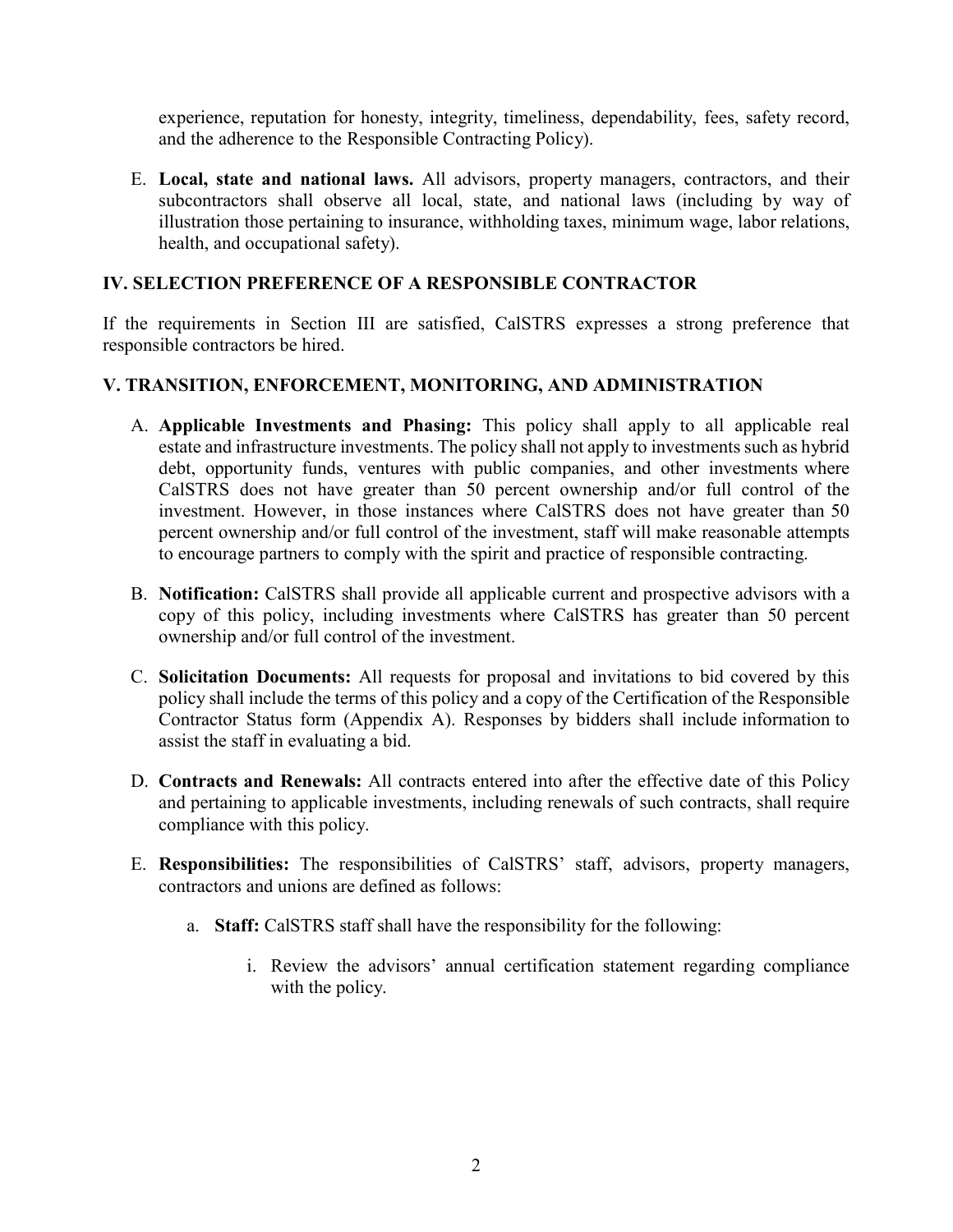- ii. Develop and maintain contact lists for all CalSTRS' properties and provide a copy to inquiring parties.
- iii. Insert appropriate contract language where applicable.
- iv. In those instances where CalSTRS does not have greater than 50 percent ownership and/or full control of an investment, make reasonable attempts to encourage partners to comply with the spirit and practice of Responsible Contracting.
- b. **Advisors/Joint Ventures and Similar Business Partners:** Advisors/joint ventures and similar business partners will have responsibility for the following:
	- i. Communicate the policy to all property managers.
	- ii. Review a contract listing for each property prepared by each property manager.
	- iii. Maintain a simplified bid summary for each applicable contract. The summary should include identifying contract, successful bidder, and bidder's status as responsible contractor.
	- iv. Maintain an annual report in their home office, describing their own efforts as well as those by property managers and their contractors.
	- v. Monitor and enforce the policy including investigation of potential violations.
	- vi. Annually, the signatory to the CalSTRS contract will file a certification statement that their firm complied with the Responsible Contractor Policy for the preceding year and upon request will provide written substantiation of such compliance. This provision will be subject to periodic audits.
	- vii. When selecting contractors, utilize industry best practices when reviewing their pre-qualifications; oversee efforts by contractors to assure industry best practices are utilized when selecting subcontractors.
- c. **Property Managers:** Property managers will have responsibility for the following:
	- i. Communicate in bid documents the Responsible Contractor Policy to contractors seeking to secure construction or building service contracts.
	- ii. Communicate the policy to any interested party.
	- iii. Ensure there is a competitive bidding process that is inclusive of potentially eligible responsible contractors.
	- iv. Require bidders to provide to property manager a responsible contractor self-certification on a form approved by CalSTRS.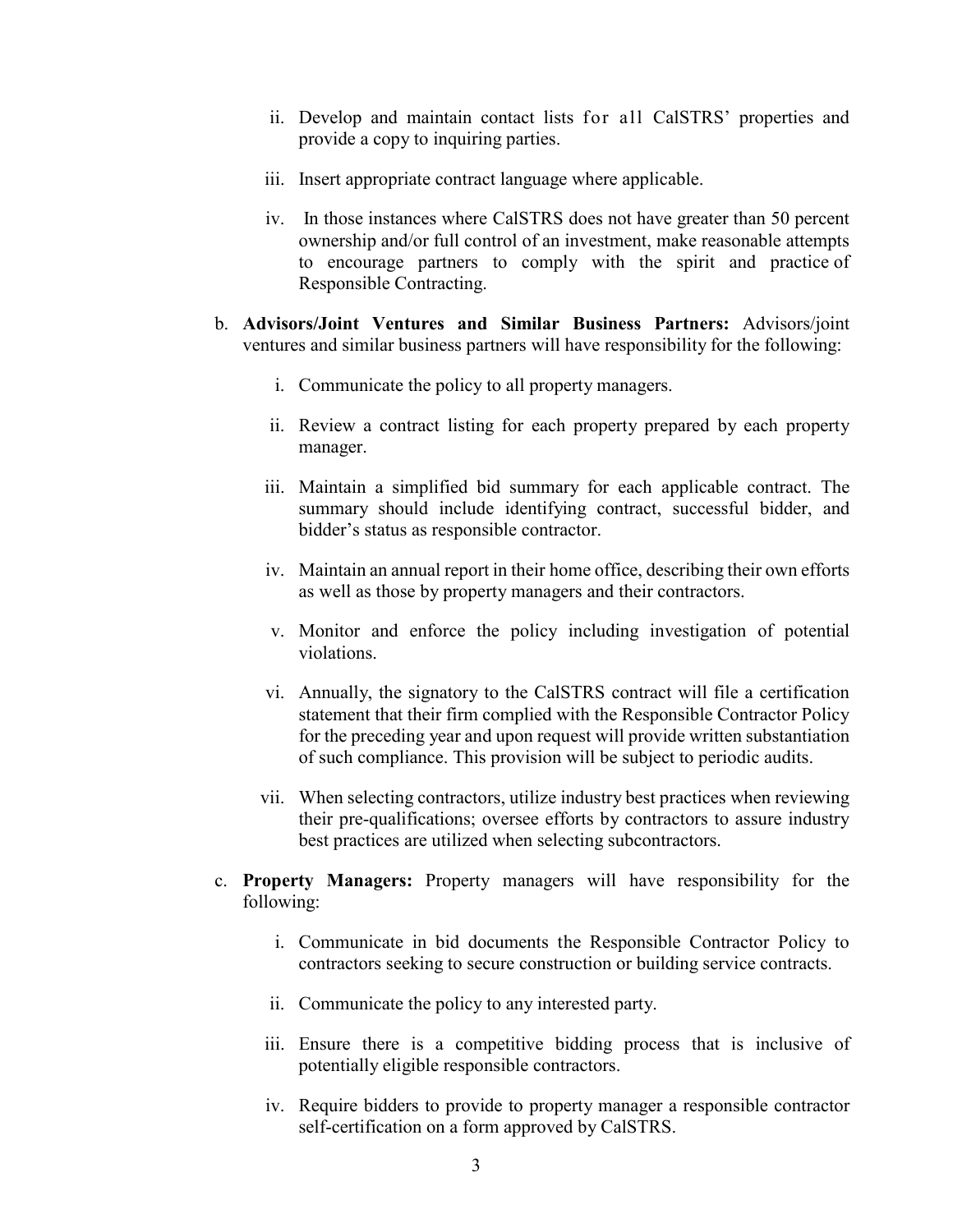- v. Prepare and send to advisors a contract listing for applicable service contracts for each property under management. The building trades and service trades and other potential bidders will have access to this list.
- vi. Provide advisors with a simplified bid summary for each contract.
- vii. Provide property level annual report information to advisor.
- viii. Maintain documentation for successful bidders.
- ix. Seek from trade unions/service unions input in the development of responsible contractor lists.
- x. Maintain list of any interested responsible contractors. (Names, addresses and telephone numbers).
- xi. When selecting contractors, utilize industry best practices when reviewing their pre-qualifications; oversee efforts by contractors to assure industry best practices are utilized when selecting subcontractors.
- d. **Contractors:** Contractors will have the responsibility for the following:
	- i. Submit to property manager a responsible contractor self-certification on a form approved by CalSTRS.
	- ii. Communicate to subcontractors the Responsible Contractor Policy.
	- iii. Provide to property manager responsible contractor documentation.
	- iv. Utilize industry best practices when selecting subcontractors.
- e. **Unions:** Trade unions/service unions shall be asked to perform the following tasks:
	- i. Deliver to the property manager or advisor lists of names and phone numbers of responsible contractors.
	- ii. Refer interested and qualified responsible contractors to the property manager.
	- iii. Continually monitor the local labor markets to update the lists.
	- iv. Provide technical input as appropriate.
- F. **Outreach:** CalSTRS staff will develop and maintain a list of all CalSTRS greater than 50 percent owned and/or fully controlled properties. The list will include the property name, address, advisor and property manager, and phone number of the property manager and real estate advisors. The CalSTRS' staff will provide this list to anyone who requests a copy. Actual contract expiration inquiries will be referred to the property level. Property managers shall provide solicitation documents to any potential contractor who has, in writing, expressed an interest in bidding for relevant contract.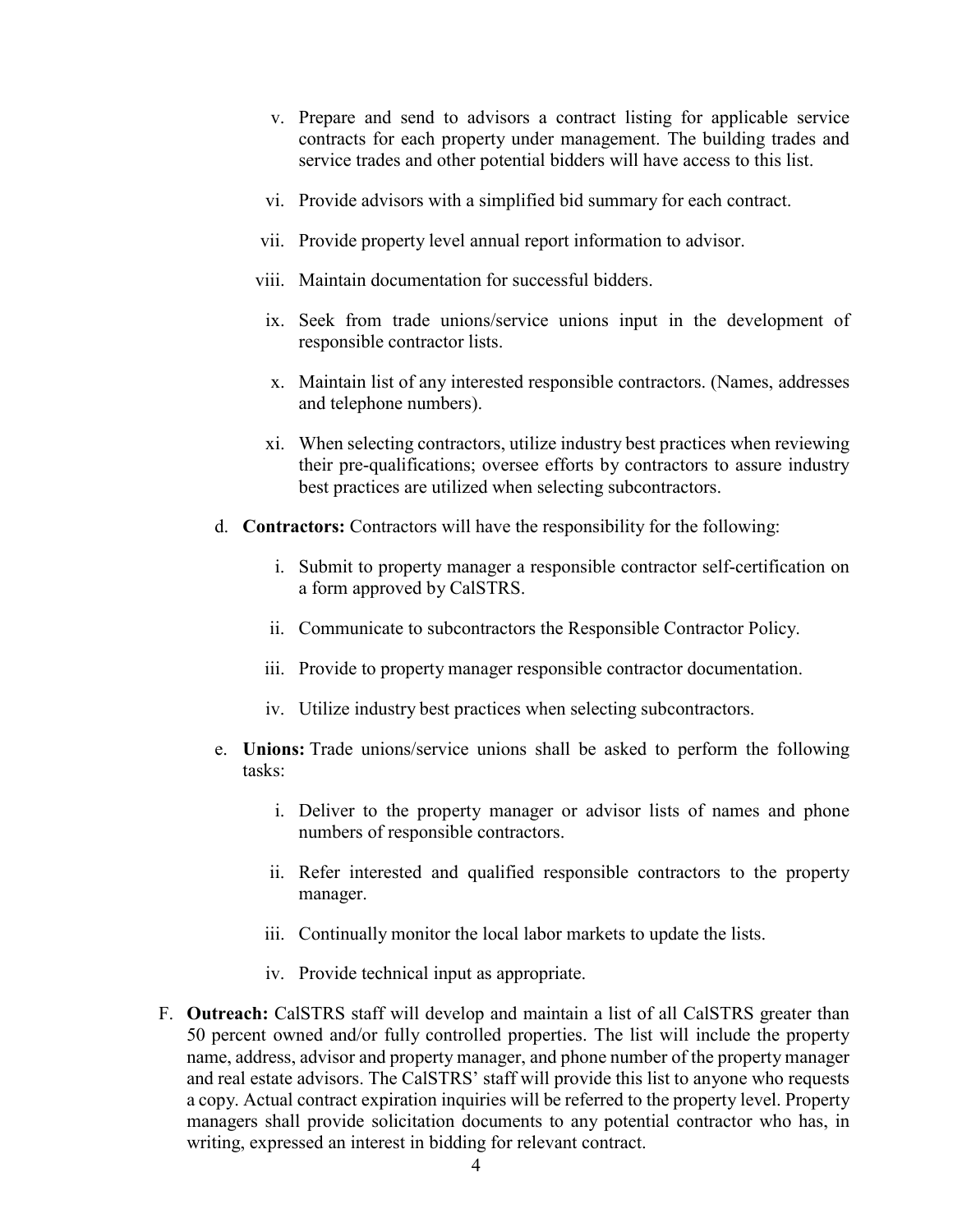- G. **Minimum Contract Size:** The policy shall absolutely apply to all contracts of a minimum size of \$100,000, individually or annually as applicable. Minimum contract size refers to the total project value of the work being contracted for and not to any desegregation by trade or task. For example, a \$100,000 contract to paint two buildings in a single office complex would not be treated as two \$50,000 contracts, each less than the minimum contract size. Desegregation designed to evade the requirements of the policy is not permitted.
- H. **Applicable Expenditures Categories:** The policy shall apply to tenant improvements, capital expenditures, and operational service contracts (such as cleaning).
- I. **Fair Wage, Fair Benefits, and Training:** The policy avoids a narrow definition of fair wage, fair benefits, and training that might not be practical in all markets. Furthermore, the policy does not require a "prevailing wage", as defined by government surveys. Instead, the policy looks to local practices with regard to type of trade and type of project. The policy recognizes that practices and labor market conditions vary across the country and that flexibility in its implementation is very important.

In determining fair wages and fair benefits with regard to a specific contract in a specific market, items that may be considered include local wage practices, state laws, prevailing wages, labor market conditions, and other items.

In place of a prevailing wage standard, the policy requires a broad outreach and competitive bidding program, as described in Section III.D, and V.F and J. This program is premised upon the availability of a list of responsible contractors in every market in which CalSTRS directly owns a property. While advisors and their property managers and contractors are responsible for gathering and analyzing information relevant to identifying and hiring a responsible contractor, compilation of this list does not depend solely on the advisors, property managers, or contractor. This policy instead invites the various local trades to suggest contractors, which in their view qualify as responsible contractors. Sources of information include local building and service trade councils, builder's association, and governments.

- J. **Annual Reports:** Advisors must file a Responsible Contractor Annual Report with CalSTRS. Advisors will complete a reporting template provided by CalSTRS. They shall also provide certification of their ongoing efforts in areas such as competitive bidding, under the policy requirements, following each fiscal year. This annual review will ensure that advisors are adhering to the requirements as stated in the policy.
- K. **Competitive Bidding:** Property managers and contractors should give notice for applicable bids in local trade publications, bulletin boards and union building trades councils. Property managers should seek input from building trades councils to develop lists of responsible contractors for inclusion in the bidding process.

Property managers may choose from the list of responsible contractors a reasonable number of contractors to be invited to bid. Given the time and expense required to solicit and evaluate bids, it is not essential that advisors, property managers, and contractors invite all potential bidders.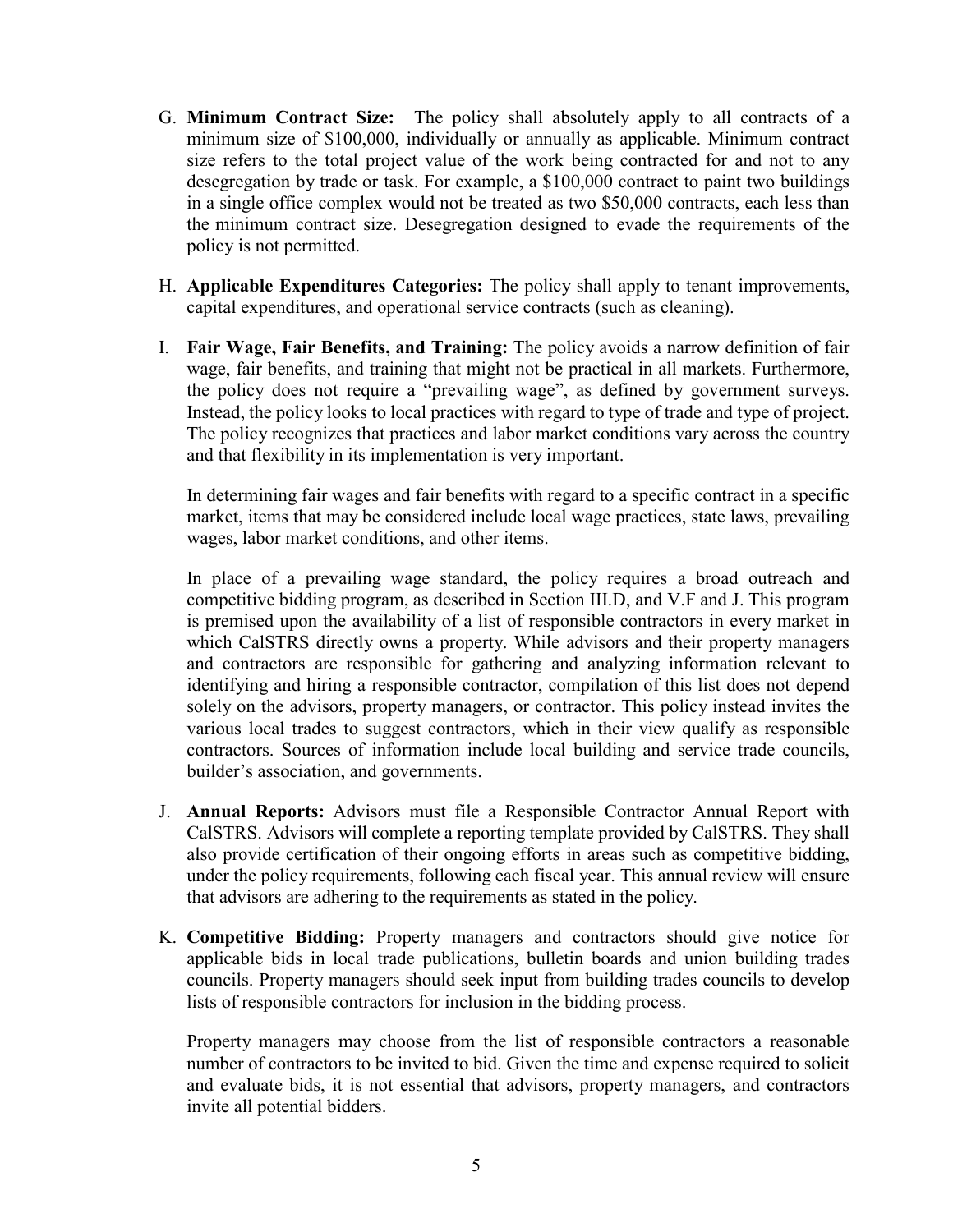The property manager must ensure that there is a competitive bidding process, which is inclusive of potentially eligible responsible contractors. Inclusion is not necessarily assured by large numbers of bidders. Care must be taken that bidders include potentially eligible responsible contractors.

Although the policy does not require hiring union workers, the trade unions will be invited to (1) deliver to the property manager or advisor lists of names and phone numbers of responsible contractors including those responsible contractors who have expressed any interest in bidding, and (2) continually monitor the local markets to update the lists. Property managers shall maintain these lists supplied by the trade unions

L. **Neutrality:** CalSTRS recognizes the rights of employees to representation, and supports and strongly encourages a position of neutrality, in the event there is a legitimate attempt by a labor organization to organize workers employed in the construction, maintenance, operation, and services at a CalSTRS owned property.

Resolution of any inter-jurisdictional trade disputes will be the responsibility of the trades and the various state and national building trades councils. This policy does not call for any involvement by the advisors, property managers, or contractors in inter-jurisdictional trade disputes.

- M. **Enforcement:** If staff becomes aware of non-compliance, CalSTRS will place a noncomplying advisor or property manager on a probation watch list. If the advisor or property manager does not modify this pattern of conduct even after discussions with CalSTRS' staff, CalSTRS will consider this pattern of conduct along with other information when it reviews the advisor or property manager contract for possible renewal. The key indicator is a pattern of conduct that is inconsistent with the provisions of the policy. CalSTRS reserves the right to cancel its contract with an advisor that has violated this policy, or the right to encourage the reevaluation of an advisors' contract with property managers or contractors who violate this policy.
- N. **Complaints:** Formal complaint(s) may be submitted to CalSTRS per the attached Complaint Process (Appendix B).

Staff will address Responsible Contractor Policy compliance as part of the annual review and rating of managers.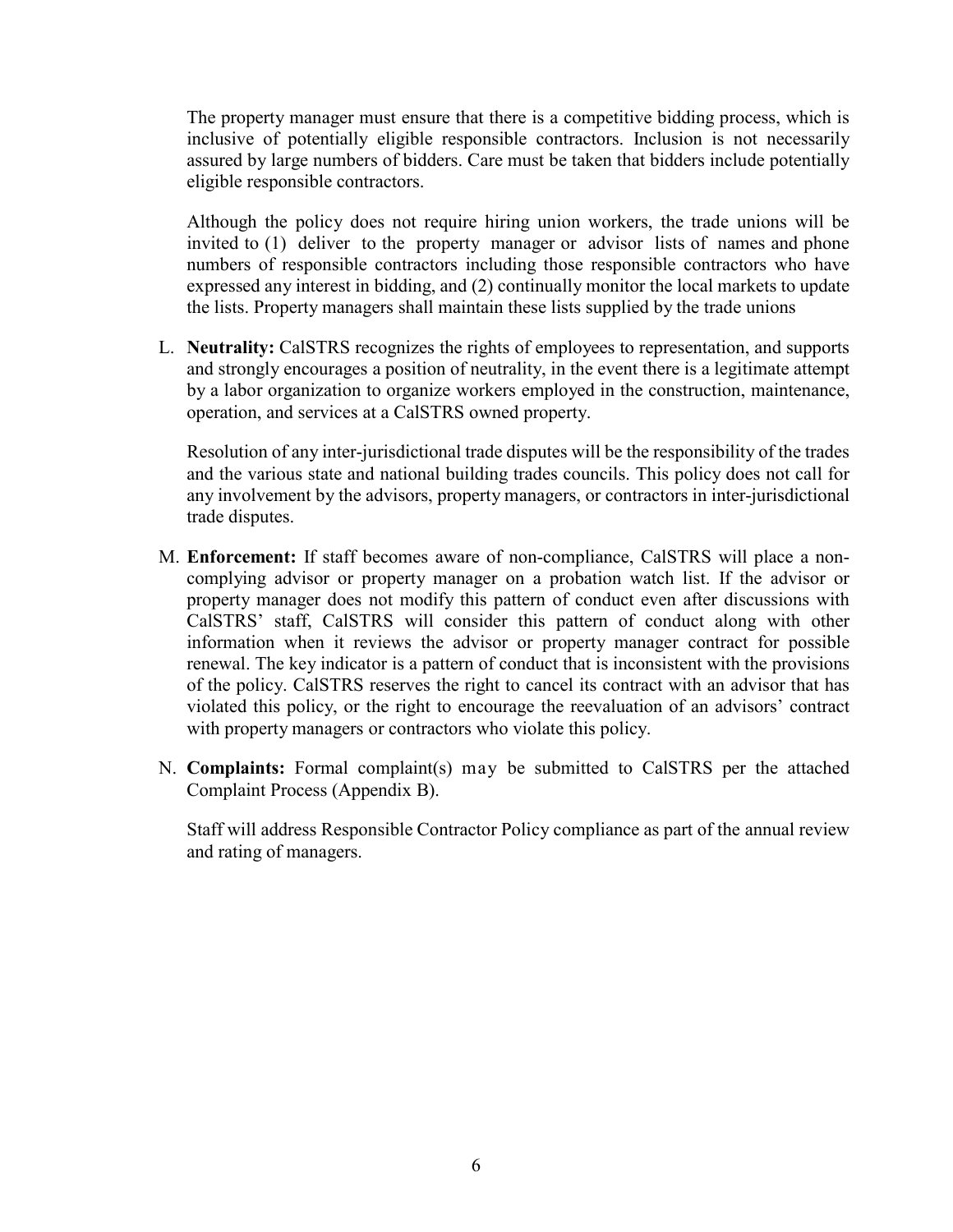### **APPENDIX "A"**

### Responsible Contractor Program Policy CERTIFICATION OF RESPONSIBLE CONTRACTOR STATUS

| <b>GENERAL INFORMATION</b>                                                                                     |        |                                                       |     |  |
|----------------------------------------------------------------------------------------------------------------|--------|-------------------------------------------------------|-----|--|
| <b>Company Name:</b>                                                                                           |        |                                                       |     |  |
| Address:                                                                                                       |        |                                                       |     |  |
| City:                                                                                                          | State: | Zip Code:                                             |     |  |
| Telephone Number: ()                                                                                           |        | Fax Number: ()                                        |     |  |
| Ownership Structure (Please Check One):                                                                        |        |                                                       |     |  |
| $\Box$ Sole Proprietorship $\Box$ Partnership                                                                  |        | $\Box$ Corporation $\Box$ Joint Venture $\Box$ Other: |     |  |
| Description of Service(s) Provided:                                                                            |        |                                                       |     |  |
|                                                                                                                |        |                                                       |     |  |
|                                                                                                                |        |                                                       |     |  |
| <b>Contractor's License #</b>                                                                                  |        |                                                       |     |  |
| Estimated Length of Service on this Job:                                                                       |        |                                                       |     |  |
| Estimated # of Employees/Subcontractors on this Job:                                                           |        | FT:                                                   | PT: |  |
| <b>RESPONSIBLE CONTRACTOR STATUS</b><br>(Refer to definitions and worksheet on pages 3 and 4 of this Appendix) |        |                                                       |     |  |

Please check one of the following boxes:

- 1.  $\Box$  Meets all Responsible Contractor requirements
- 2.  $\Box$  Meets none of the Responsible Contractor requirements
- 3.  $\Box$  Meets certain of the Responsible Contractor requirements (provide explanation below)

If you have checked box 3 above, please provide an explanation below. (Attach additional pages if necessary.)

<u> 1989 - Johann Stoff, amerikansk politiker (d. 1989)</u>

Explanation: \_\_\_\_\_\_\_\_\_\_\_\_\_\_\_\_\_\_\_\_\_\_\_\_\_\_\_\_\_\_\_\_\_\_\_\_\_\_\_\_\_\_\_\_\_\_\_\_\_\_\_\_\_\_\_\_\_\_\_\_\_\_\_\_\_\_

<u> 1989 - Johann Stoff, amerikansk politiker (d. 1989)</u>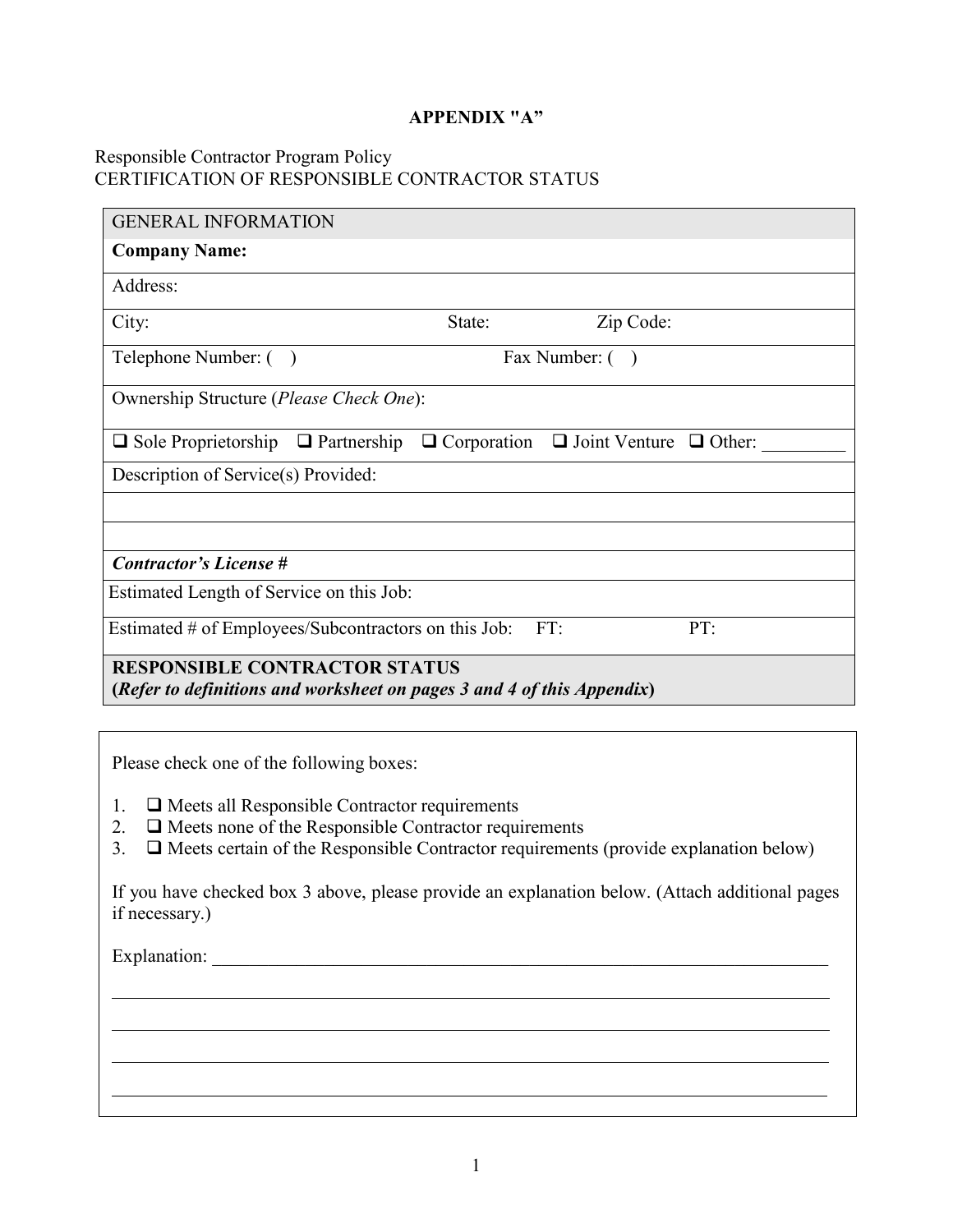4. In the last 18 months, has your firm been fined, suffered an adverse judgment, incurred a penalty, or had to change its employment policies because of violations of State or Federal labor laws, including but not limited to the National Labor Relations Act, or the Civil Rights Act of 1964 (e.g. sexual harassment or discrimination violations)? If yes, please explain. (Attach additional pages if necessary.)

Explanation:

5. In the last 18 months, have any complaints been filed against your firm with any agency enforcing labor or employment laws? If yes, please explain. (An affirmative answer will not necessarily disqualify you from being the successful bidder. It just will be a factor that will be taken into account in determining to whom the contract will be awarded.

Explanation:  $\Box$ 

# **CERTIFICATION OF RESPONSIBLE CONTRACTOR STATUS**

On behalf of the above-named company, the undersigned certifies that the information and response provided herein are true, complete and accurate as of this date, and he/she is aware to the best of their knowledge any intentionally misrepresented or falsified information may result in disqualification from future contracting opportunities.

| Signature: | )ate: |
|------------|-------|
|------------|-------|

Name (Please Print): \_\_\_\_\_\_\_\_\_\_\_\_\_\_\_\_\_\_\_\_\_\_\_\_\_\_\_\_\_\_\_\_\_\_ Title: \_\_\_\_\_\_\_\_\_\_\_\_\_\_\_\_\_\_\_\_

This form was prepared for use in compliance with the Responsible Contractor Program Policy of the California State Teachers' Retirement System. Any contractor or subcontractor with a minimum contract size of \$100,000 should complete this form.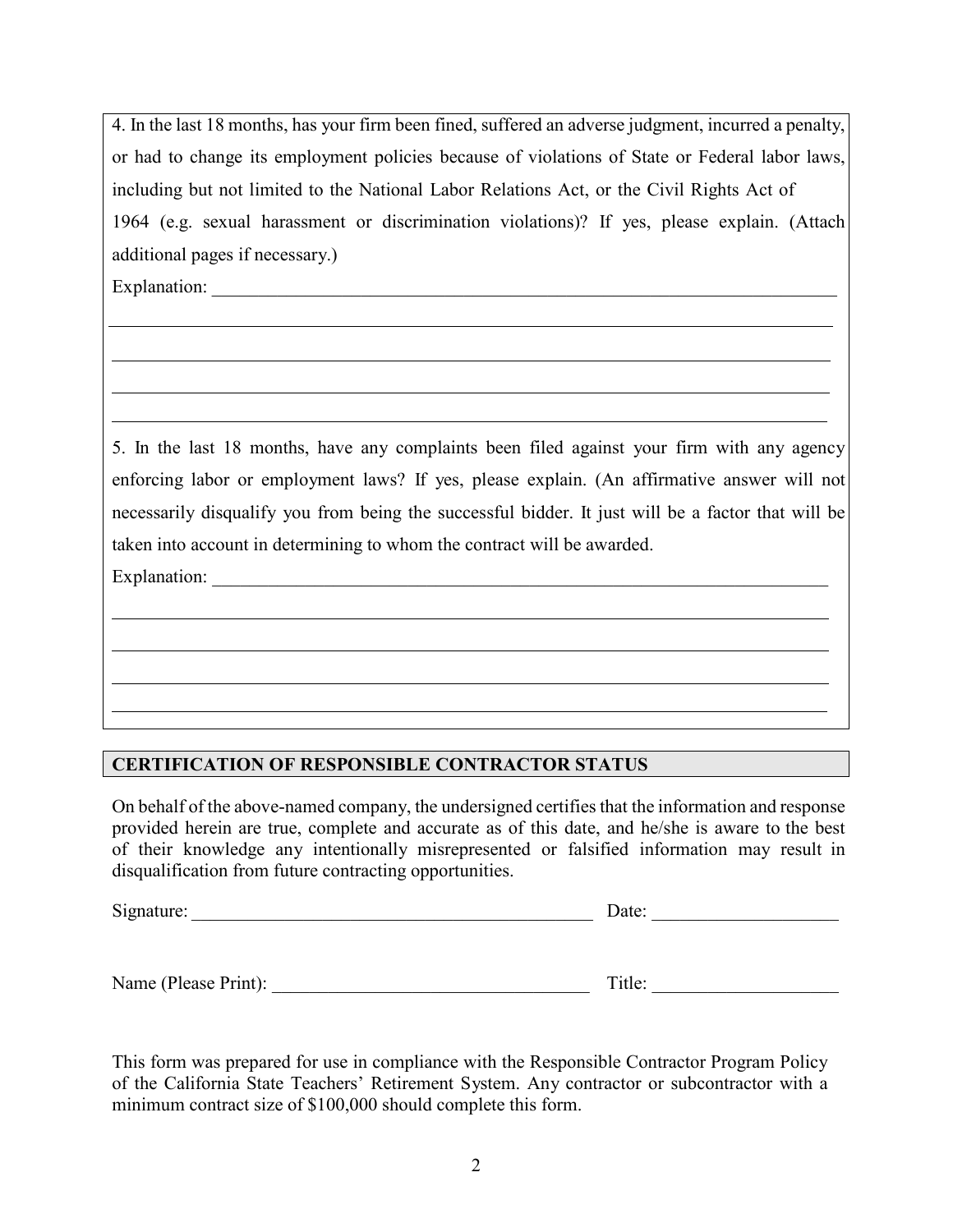### **INTRODUCTION:**

The California State Teachers' Retirement System has a deep interest in the condition of workers employed by CalSTRS and its advisors. CalSTRS, through the Responsible Contracting Policy, supports and encourages fair wages and fair benefits for workers employed by its contractors and subcontractors, subject to fiduciary principles concerning duties of loyalty and prudence, both of which further require competitive returns on CalSTRS' investments. CalSTRS endorses small business development, market competition and control of operating costs. CalSTRS supports many of the ideals espoused by labor unions and encourages participation by labor unions and their signatory contractors in the development and management of CalSTRS' investments. CalSTRS believes that an adequately compensated and trained worker delivers a higher-quality product and service. This policy is intended to complement and in no manner detract from existing policy regarding service-disabled California veteran-owned business enterprises.

#### **DEFINITIONS:**

**Responsible Contractor:** A contractor or subcontractor who pays workers a fair wage and a fair benefit as evidenced by payroll and employee records. Fair benefits are defined as including, but not limited to, employer-paid family health care coverage, pension benefits, and apprenticeship programs. What constitutes a fair wage and fair benefit depends on the wages and benefits paid on comparable investment projects based upon local market factors that include the nature of the project (for example: residential or commercial, public or private) comparable job or trade classifications, and the scope and complexity of the services provided.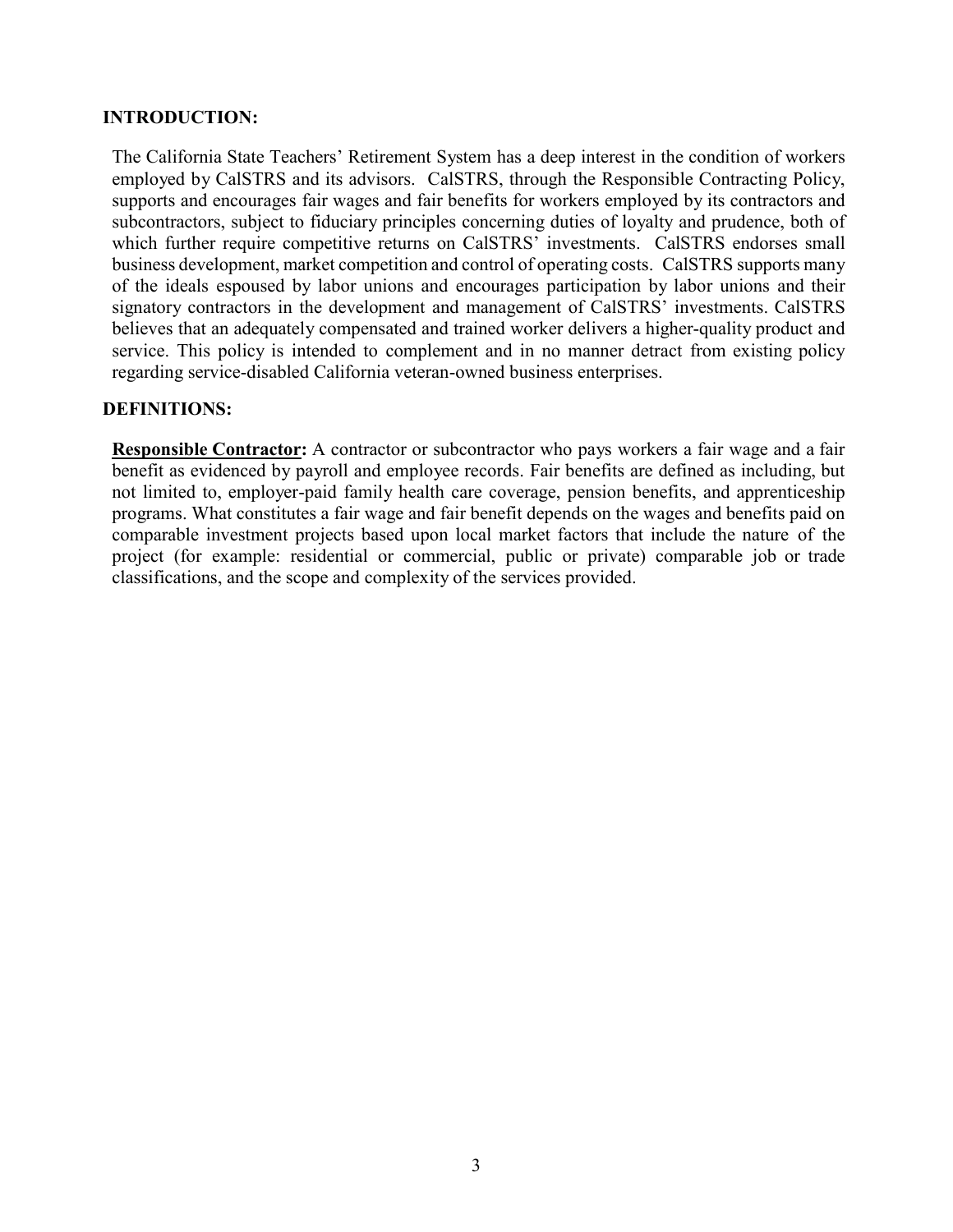## **Responsible Contractor Worksheet**

Company Name:

This worksheet has been provided to assist you with answering questions on the Certification of Responsible Contractor Status form. The Responsible Contractor program encourages fair wages and benefit, consistent with local market practices. Please take a few minutes to complete the following questions about your firm and the marketplace in which you operate.

Wages

1. Considering the wages paid by your competitors in this market, the nature of this project, and the size and scope of this contract, do you believe that your firm will pay local market wages for your employees on this job?

 $\Box$  Yes  $\Box$  No

Benefits

1. For your employees on this job, will your firm provide employer-paid health insurance for the employee or the employee and his or her family?

 $\Box$  Yes  $\Box$  No

2. For your employees on this job, will your firm provide pension,  $401(k)$ , or a similar retirement savings or deferred compensation program?

 $\Box$  Yes  $\Box$  No

3. For your employees on this job, will your firm provide access to apprenticeship programs for skilled trades?

4. Are there any other benefits that you will provide to your employees on this job that you would like to describe (e.g. paid vacation, sick leave, etc.)? If so, please describe:

5. Considering your answers above, the benefits your competitors in this market provide to their employees, the size and scope of this contract, and the nature of this project, do you believe your firm will provide benefits consistent with local market practices to your employees on this job?

*Please attach additional pages if you would like to elaborate on any of the answers you provided above.*

 $\Box$  Yes  $\Box$  No

 $\Box$  Yes  $\Box$  No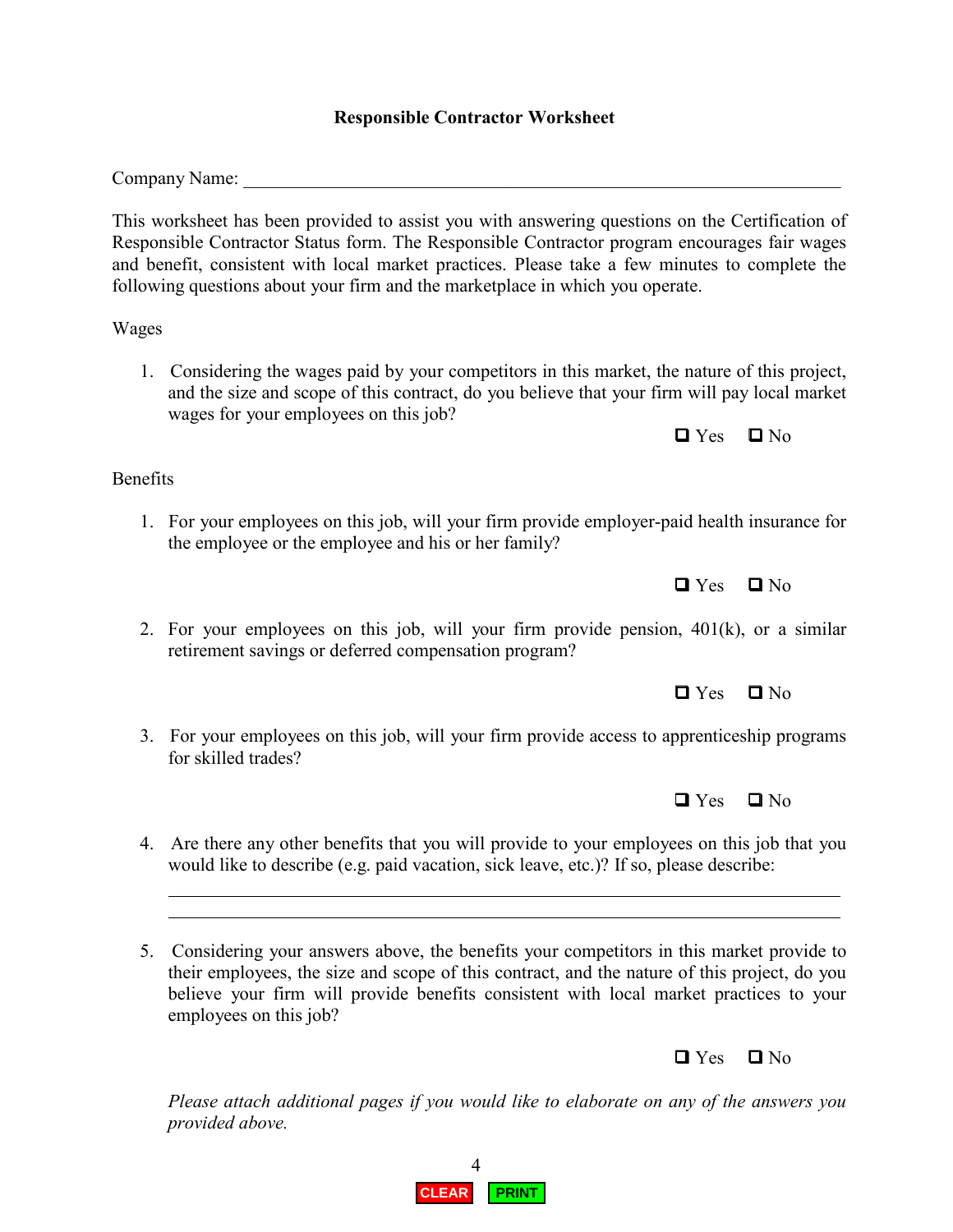# **APPENDIX "B"**

## RESPONSIBLE CONTRACTOR POLICY: COMPLAINT PROCESS

Responsible Contractor Program, RCP, complaints shall be addressed in the following manner:

### **Step 1 – Notification of Complaint**

A complaint is required to be in writing and include:

- Name of parties involved, including but not limited to, the non-compliant party, investment manager (or their agent), and the relationship of the parties to CalSTRS.
- Statement of specific complaint including: documentation of the specific allegation(s), the provision(s) in the Responsible Contractor Policy that is alleged to be violated, the property address, CalSTRS ownership position in the asset, date of violation, and any other information that may be relevant to the matter.

All complaints should be sent to CalSTRS at the following address:

California State Teachers' Retirement System Investment Office, Responsible Contractor Policy 100 Waterfront Place, MS-4 West Sacramento, CA 95605

### **Step 2 – Information Gathering**

Staff may contact the complaining party or others to gather additional information to fully understand the nature of the complaint(s). Also, upon receipt of a complaint, CalSTRS may, in its discretion, disclose to the party against which the complaint has been filed or parties related to the property such as the investment manager, the nature of the complaint, and may provide a copy of the written complaint to any of the parties involved.

### **Step 3 – Registration of Complaint**

Upon receipt of a written complaint, staff will register the written complaint into the Responsible Contractor Complaint Log. After the written complaint has been logged into the Responsible Contractor Complaint Log, staff will notify the complaining party in writing within five business days to acknowledge registration.

### **Step 4 – Analysis**

Staff will work with the investment manager who oversees the affected property to fully understand the matter. Such investigation may include, but not be limited to, comparing the complaint to the requirements of the RCP, review of certification of contractor who is a party to the complaint, and an analysis of market conditions as they relate to the complaint. Staff will contact the complaining party before completion of the investigation process to make sure it fully understands the complaint and charges and to attempt to clear up any factual disputes in evidence. During the analysis phase, staff will determine if the property in question is subject to the RCP. If the RCP does not apply to the property related to the complaint, staff will notify the complaining